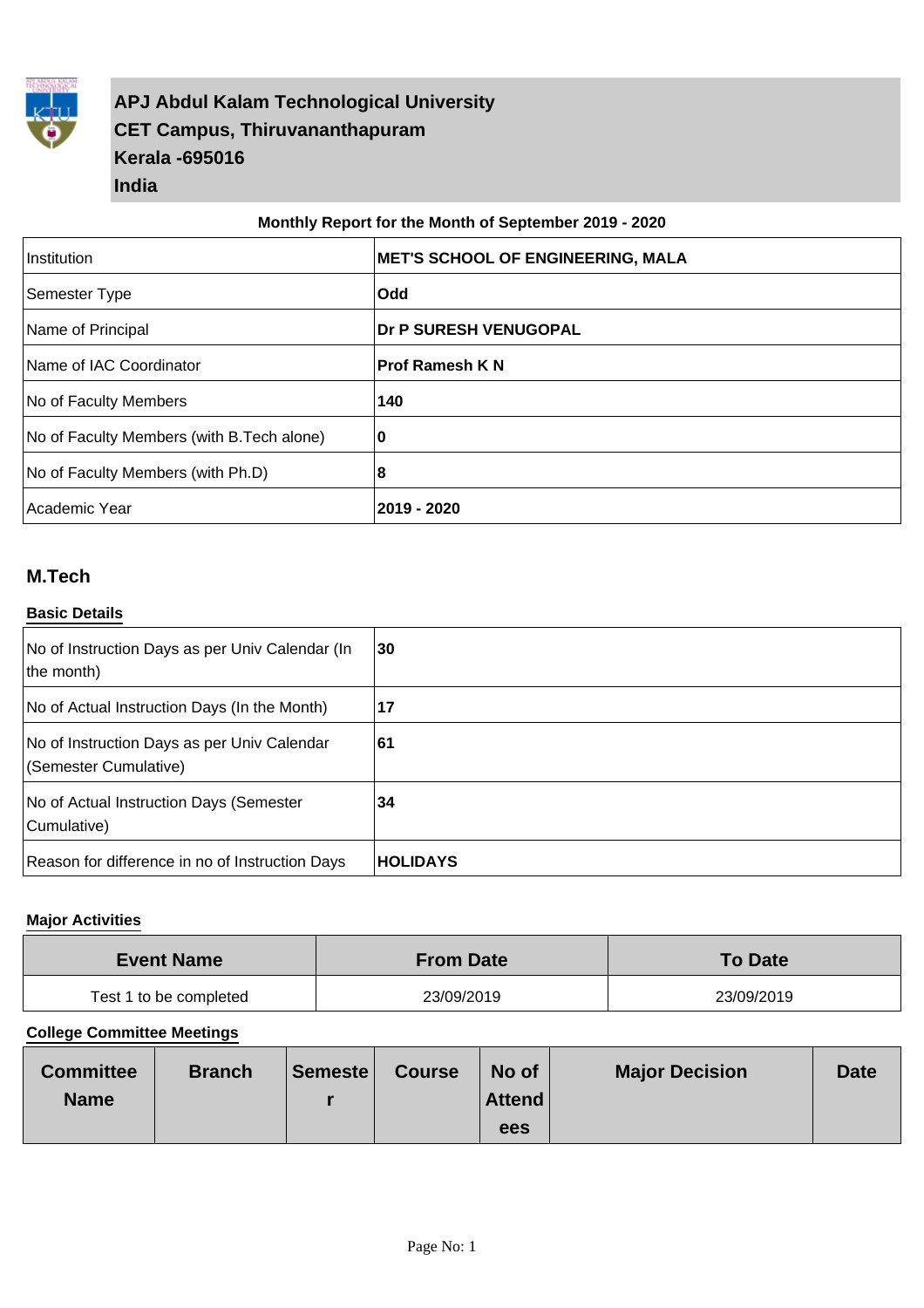| Internal Audit |  |  | DECIDED TO RECONSTITUTE IAC 20/09/2019 |  |
|----------------|--|--|----------------------------------------|--|
| committee:     |  |  | AS IQAC As per audit mannual 2019      |  |

# **B.Tech**

### **Basic Details**

| No of Instruction Days as per Univ Calendar (In<br>the month)        | 30       |
|----------------------------------------------------------------------|----------|
| No of Actual Instruction Days (In the Month)                         | 17       |
| No of Instruction Days as per Univ Calendar<br>(Semester Cumulative) | 61       |
| No of Actual Instruction Days (Semester<br>Cumulative)               | 41       |
| Reason for difference in no of Instruction Days                      | Holidays |

# **Major Activities**

| <b>Event Name</b>      | <b>From Date</b> | <b>To Date</b> |
|------------------------|------------------|----------------|
| Test 1 to be completed | 23/09/2019       | 23/09/2019     |

| <b>Committee</b><br><b>Name</b>    | <b>Branch</b> | Semeste | <b>Course</b> | No of<br>Attend<br>ees | <b>Major Decision</b>                                                       | <b>Date</b> |
|------------------------------------|---------------|---------|---------------|------------------------|-----------------------------------------------------------------------------|-------------|
| <b>Internal Audit</b><br>Committee |               |         |               |                        | Decided to reconstitute IAC as IQAC 20/09/2019<br>as per audit mannual 2019 |             |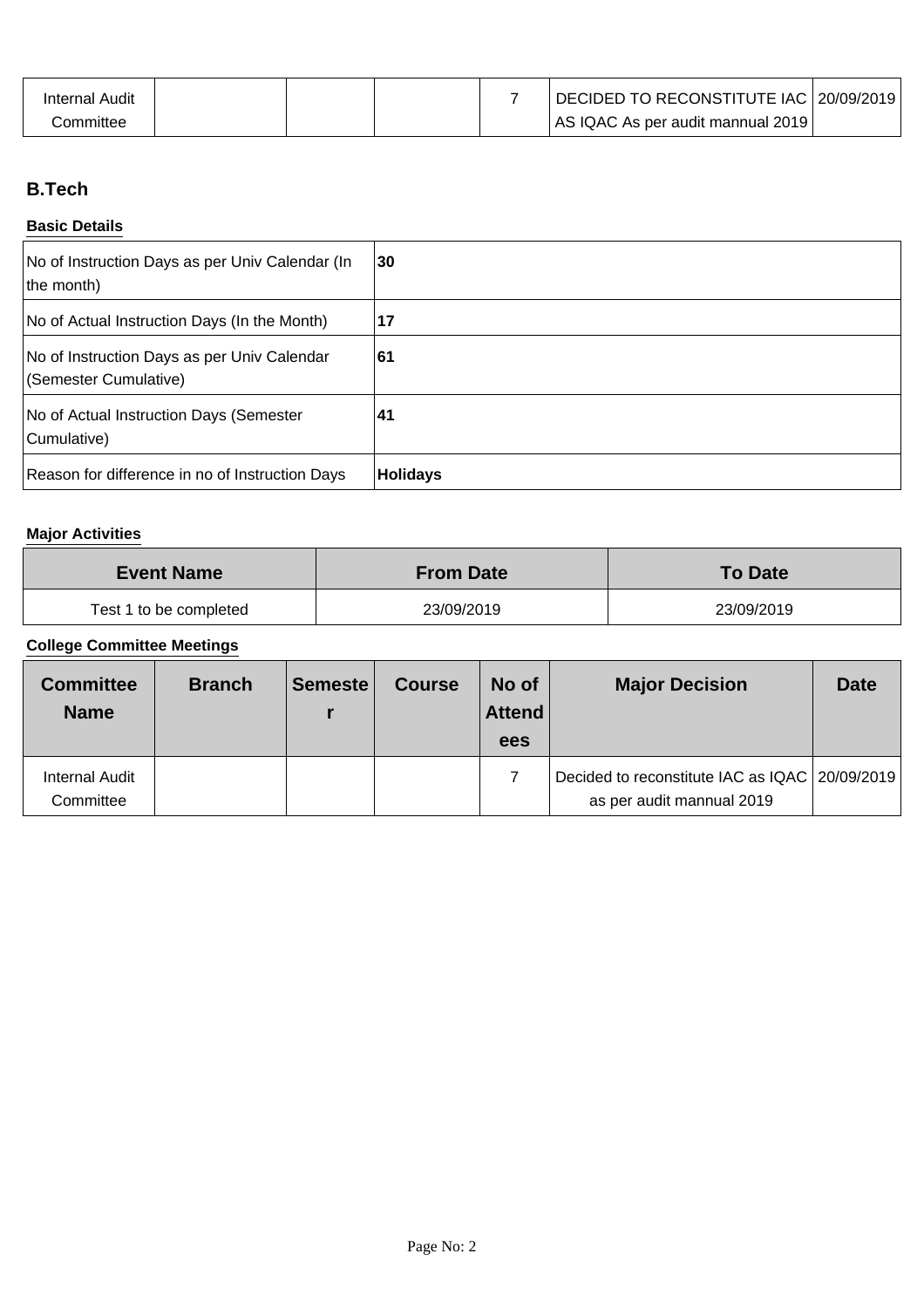

# **APJ Abdul Kalam Technological University CET Campus, Thiruvananthapuram Kerala -695016 India**

#### **Monthly Report for the Month of August 2019 - 2020**

| Institution                                | <b>IMET'S SCHOOL OF ENGINEERING, MALA</b> |
|--------------------------------------------|-------------------------------------------|
| Semester Type                              | <b>Odd</b>                                |
| Name of Principal                          | Dr P SURESH VENUGOPAL                     |
| Name of IAC Coordinator                    | <b>Prof Ramesh K N</b>                    |
| No of Faculty Members                      | 136                                       |
| No of Faculty Members (with B. Tech alone) | 10                                        |
| No of Faculty Members (with Ph.D)          | 7                                         |
| Academic Year                              | 2019 - 2020                               |

## **M.Tech**

#### **Basic Details**

| No of Instruction Days as per Univ Calendar (In<br>the month)        | 31       |
|----------------------------------------------------------------------|----------|
| No of Actual Instruction Days (In the Month)                         | 17       |
| No of Instruction Days as per Univ Calendar<br>(Semester Cumulative) | 20       |
| No of Actual Instruction Days (Semester<br>Cumulative)               | 17       |
| Reason for difference in no of Instruction Days                      | holidays |

#### **Major Activities**

| <b>Event Name</b>       | <b>From Date</b> | <b>To Date</b> |
|-------------------------|------------------|----------------|
| Commencement of Classes | 01/08/2019       | 01/08/2019     |
| Class committee meeting | 14/08/2019       | 19/08/2019     |

| <b>Committee</b> | <b>Branch</b> | Semeste | <b>Course</b> | No of  | <b>Major Decision</b> | <b>Date</b> |
|------------------|---------------|---------|---------------|--------|-----------------------|-------------|
| <b>Name</b>      |               |         |               | Attend |                       |             |
|                  |               |         |               | ees    |                       |             |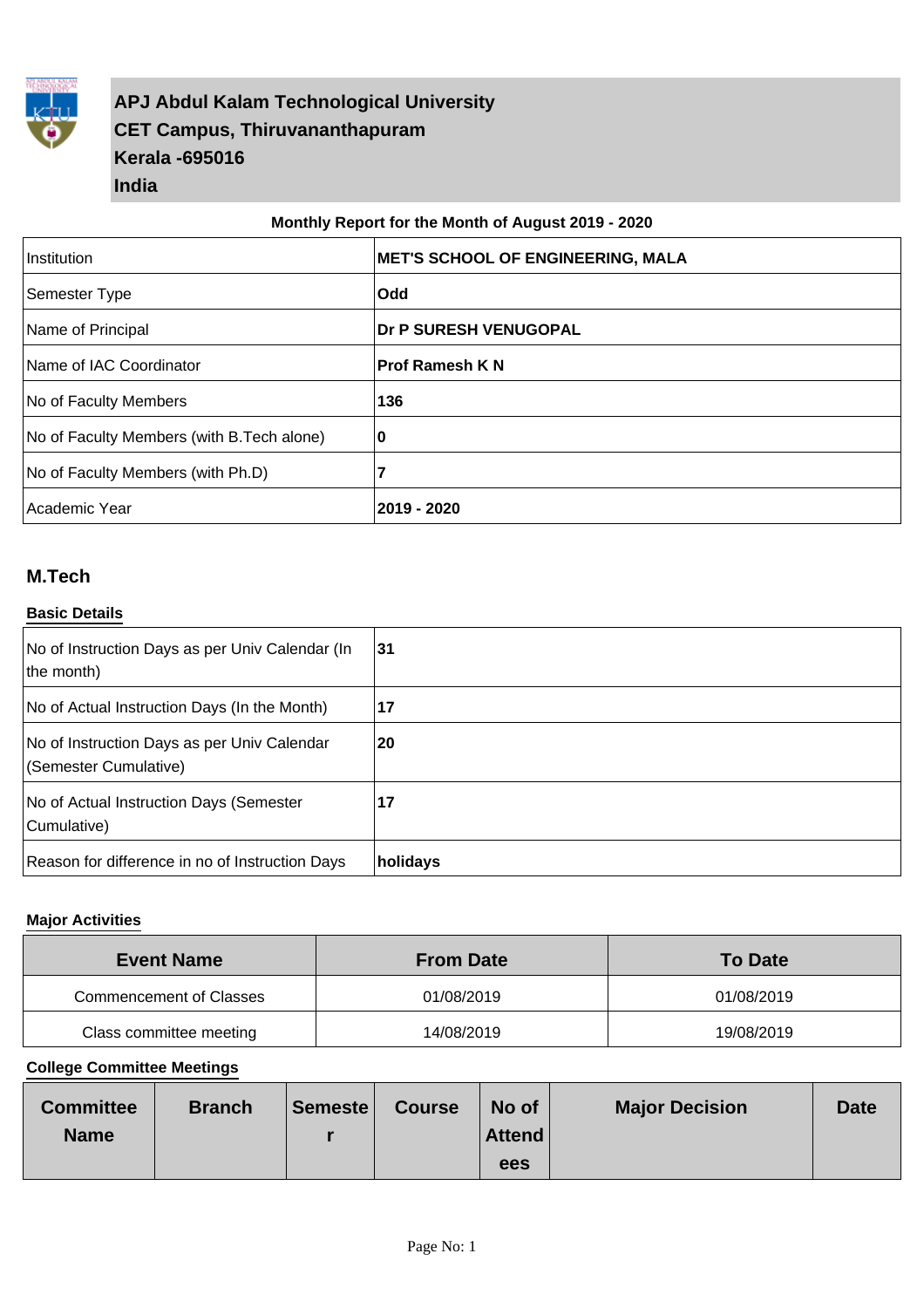| Grievance and<br>Appeals<br>Committee   |  | 4 | Running of College bus to<br>AmballurCanteen contract renewal                                                                                | 05/08/2019 |
|-----------------------------------------|--|---|----------------------------------------------------------------------------------------------------------------------------------------------|------------|
| Student's Welfare<br>Committee          |  | 4 | Recommended to start additional<br>store/Photo copier shop                                                                                   | 05/08/2019 |
| Disciplinary<br><b>Action Committee</b> |  | 6 | to control late arrival of<br>Students. Wearing of Uniform and Id                                                                            | 05/08/2019 |
| <b>Internal Audit</b><br>Committee      |  | 6 | Instructed to stick on to lesson plan<br>for portion coveragedecided to<br>conduct internal audit after<br>publishing of series test 1 marks | 05/08/2019 |

# **B.Tech**

### **Basic Details**

| No of Instruction Days as per Univ Calendar (In<br>the month)        | 31              |
|----------------------------------------------------------------------|-----------------|
| No of Actual Instruction Days (In the Month)                         | 17              |
| No of Instruction Days as per Univ Calendar<br>(Semester Cumulative) | 20              |
| No of Actual Instruction Days (Semester<br>Cumulative)               | 24              |
| Reason for difference in no of Instruction Days                      | <b>Holidays</b> |

# **Major Activities**

| <b>Event Name</b>               | <b>From Date</b> | <b>To Date</b> |
|---------------------------------|------------------|----------------|
| <b>Commencement of Classes</b>  | 01/08/2019       | 01/08/2019     |
| <b>Orientation Programme</b>    | 01/08/2019       | 09/08/2019     |
| Class committee meeting         | 14/08/2019       | 19/08/2019     |
| <b>Course Committee Meeting</b> | 14/08/2019       | 19/08/2019     |

| <b>Committee</b><br><b>Name</b>       | <b>Branch</b> | <b>Semeste</b> | <b>Course</b> | No of<br>Attend<br>ees | <b>Major Decision</b>                                               | <b>Date</b> |
|---------------------------------------|---------------|----------------|---------------|------------------------|---------------------------------------------------------------------|-------------|
| Grievance and<br>Appeals<br>Committee |               |                |               | 4                      | Running of College bus to<br>AmballurRenewal of canteen<br>contract | 05/08/2019  |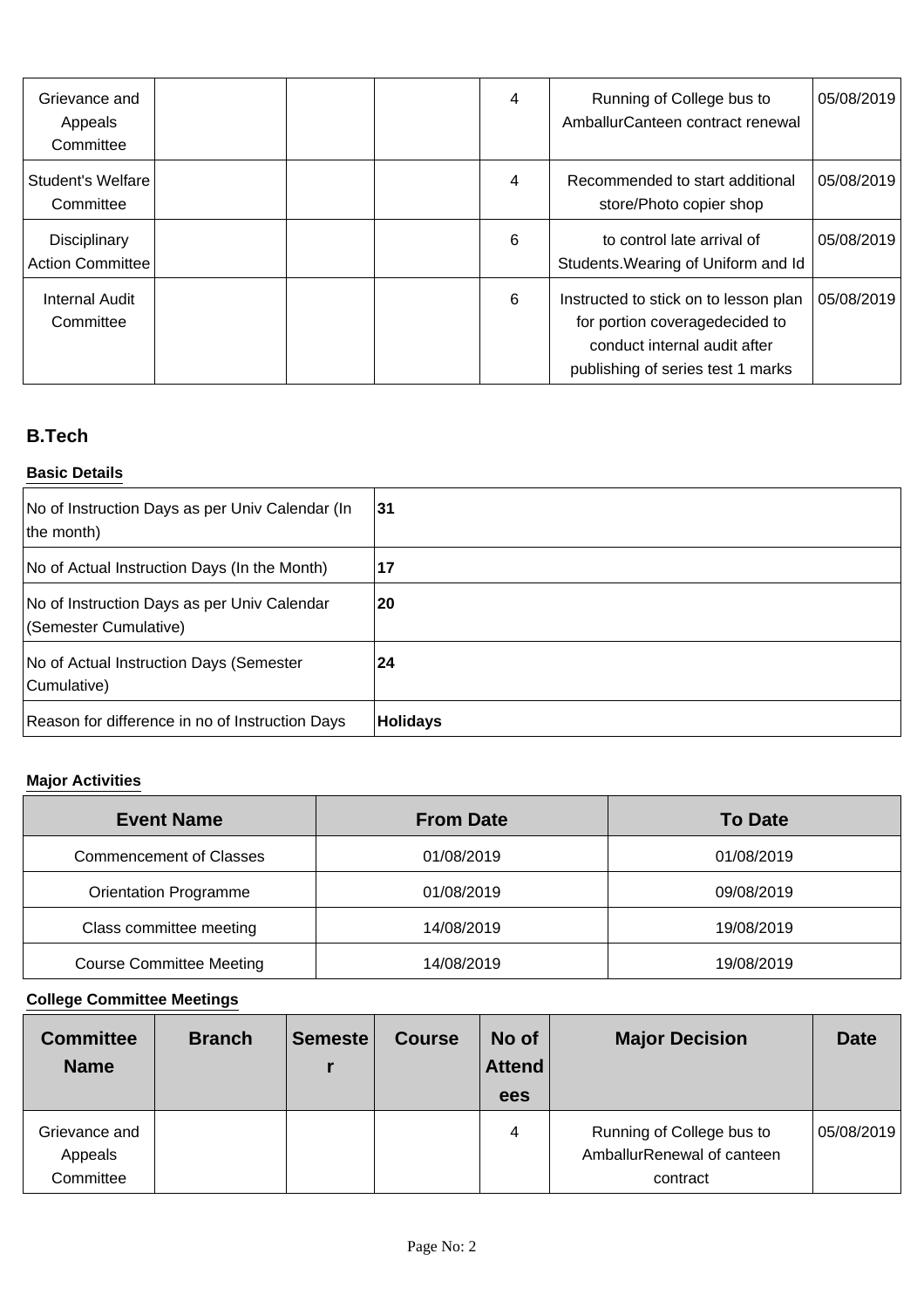| Student's Welfare<br>Committee     |  | 4 | Recommended to start additional<br>store/Photocopier Shop                                                                                              | 05/08/2019 |
|------------------------------------|--|---|--------------------------------------------------------------------------------------------------------------------------------------------------------|------------|
| Disciplinary<br>Action Committee   |  | 6 | To Control late arrival of<br>StudentsWearing of Uniform and ID                                                                                        | 05/08/2019 |
| <b>Internal Audit</b><br>Committee |  | 6 | Instructed staff to stick on lesson<br>plan for portion coverage. Decided to<br>conduct internal audit after the<br>publishing of series test 1 marks. | 05/08/2019 |